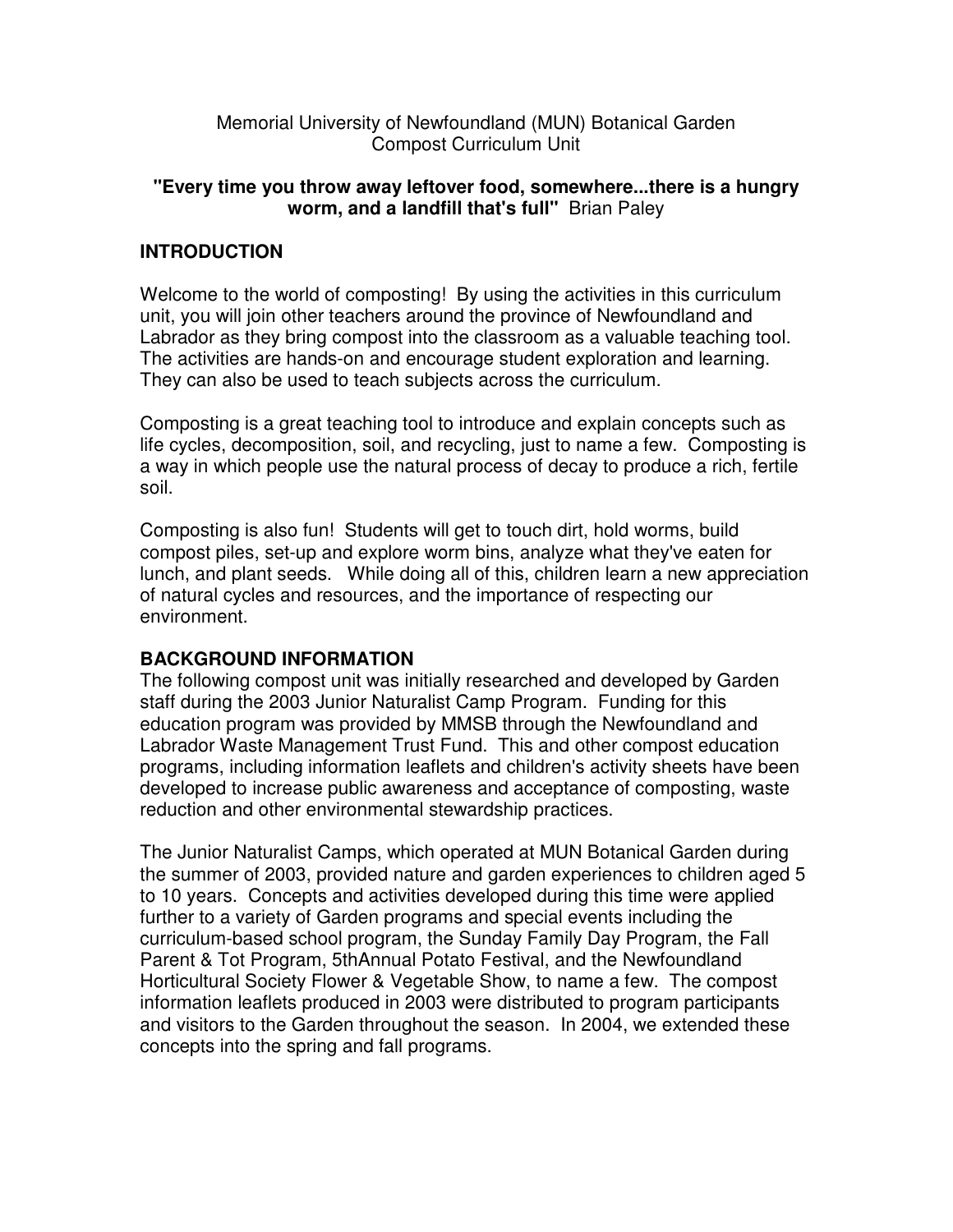Even though development of this program is ongoing, educators are encouraged to use and incorporate the compost information leaflets and children's activities' into existing programs. Please note, the curriculum links to primary, elementary, intermediate and secondary school programs were further developed in 2004, in particular to the concepts of life cycles and soils in the primary grades; habitat studies, reproduction and food chains in the elementary grades; the role of decomposition in ecology and survival of various ecosystems at the intermediate level; as well as soil composition and trophic levels at the high school level.

#### **Coming Soon:**

The Compost Challenge Club. Please contact the Garden for further details or keep checking the website for updates.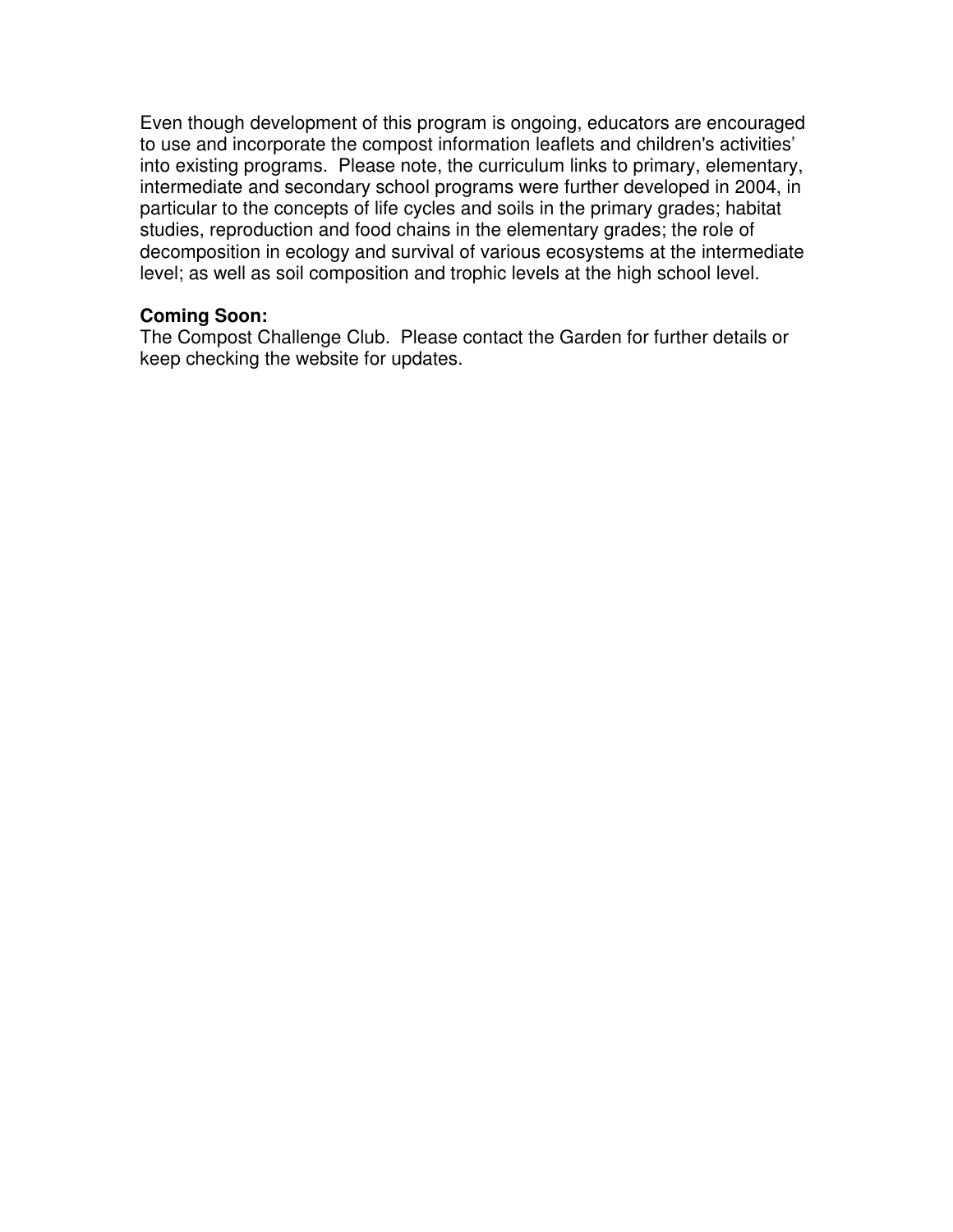### **OBJECTIVES OF THE COMPOST PROGRAM:**

Create and promote a sense of environmental stewardship

Understand the importance of waste reduction

Learn how to actively reduce waste at home, school and in the community

Encourage student exploration and learning (scientific investigation)

Understand the basic biological processes involved in decomposition

Appreciate the beauty and fragility of our natural world

 Understand the differences and similarities in local Newfoundland biomes (i.e. northern boreal forest, barrens, freshwater, and wetlands) and the role of decomposition in their ecology and survival

Introduce students to concepts such as:

 -decomposition -soil development -natural recycling

Learn about worms and their role in nature

Learn how to set up, maintain and use a vermicomposter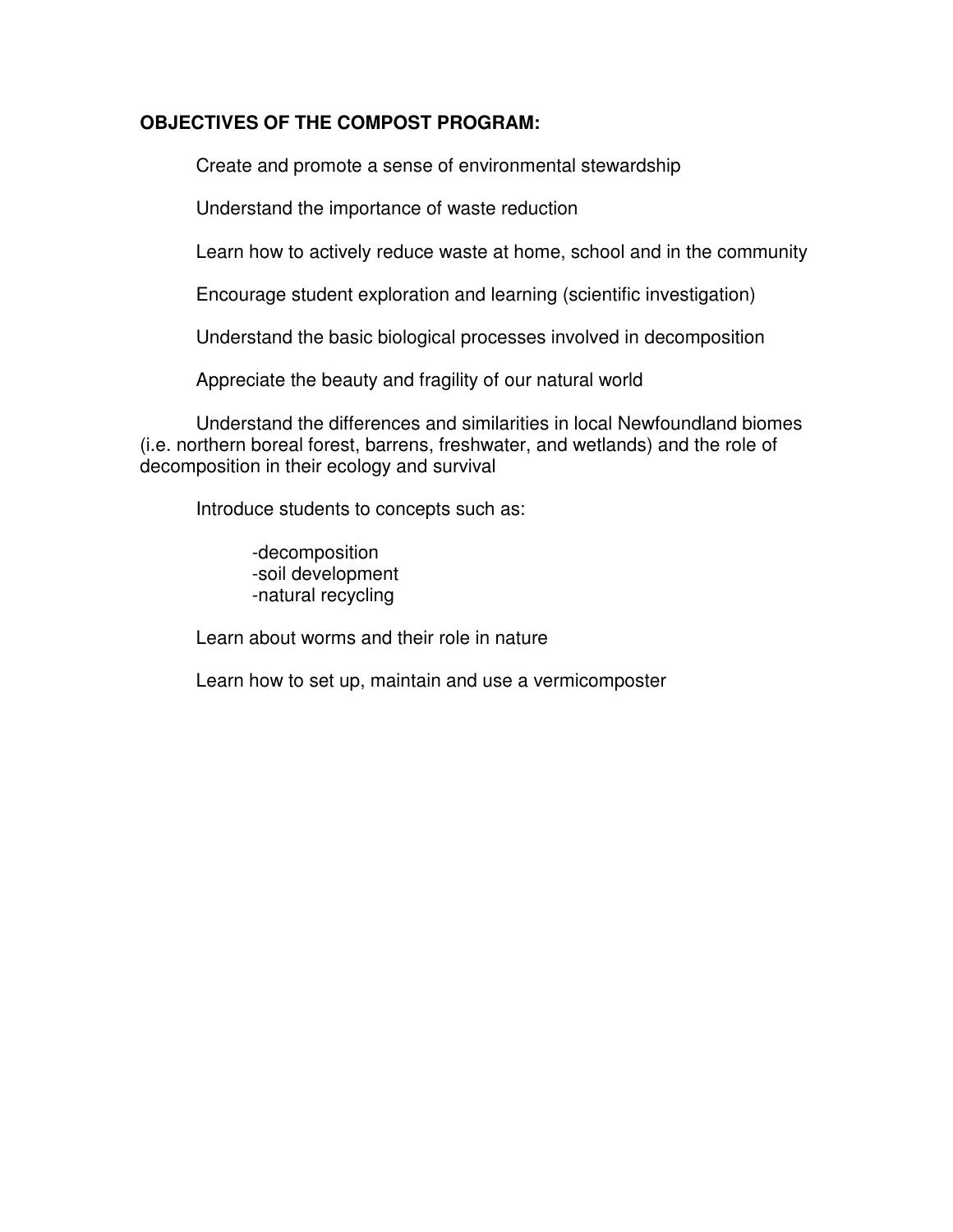# **AN INTRODUCTION TO COMPOSTING**

To begin the compost unit, brainstorm with students about composting. Ask students to explain what composting is. Allow a few minutes for students to discuss. This will help get a sense of what students already know. For younger students, teachers may want to spend a few minutes talking about recycling and the kinds of things that can be recycled. Proceed to tell them that composting is nature's way of recycling. Composting is a way in which people use the natural process of decay (decomposition) to produce a rich, fertile soil called humus. For younger students, tell them composting is a way in which we can make new soil from much of the garbage that we have in our home. Tell them soil is very important for growing healthy plants and vegetables.

Ask students to think about how composting might help the earth. Older students might suggest the following: it helps to reduce the amount of waste material that end up in our landfills; and it provides rich, fertile soil that is very useful for gardening, landscaping, or house plants. Younger students might suggest that the more we compost, the less garbage we will have. Compost also puts important nutrients back into the soil. It makes the earth richer and helps plants grow.

### **COMPOST RECIPE**

Tell students that much of the garbage that we throw out everyday is "organic material". Explain to students that organic materials consist of anything that is or once was living or was produced by a living organism such as a plant or tree. Begin to make a list of all the things that can be composted. Write these on the chalkboard. Some examples include the following:

| Apples and apple peels  | Bananas and peels | <b>Berries</b> |
|-------------------------|-------------------|----------------|
| <b>Bread</b>            | Celery tops       | Carrot to      |
| Coffee grounds/filter   | Grapes            | Potato         |
| Tea leaves and tea bags | Feathers          | <b>Flowers</b> |
| <b>Plant trimmings</b>  | Leaves            | Shredde        |
| Sawdust                 | Seaweed           | Grass c        |

Carrot tops / scrapings Flowers Shredded paper Grass clippings

For a more detailed list, please refer to the **Compost Information Leaflet#2**.

Tell students that it is easiest to build a compost pile by layering the ingredients. We can group items together as "greens" and "browns".

Explain that "browns" include the dead, dried plant parts such as leaves. These materials are high in the element carbon which provides a source of energy for the decomposing organisms living in the compost pile.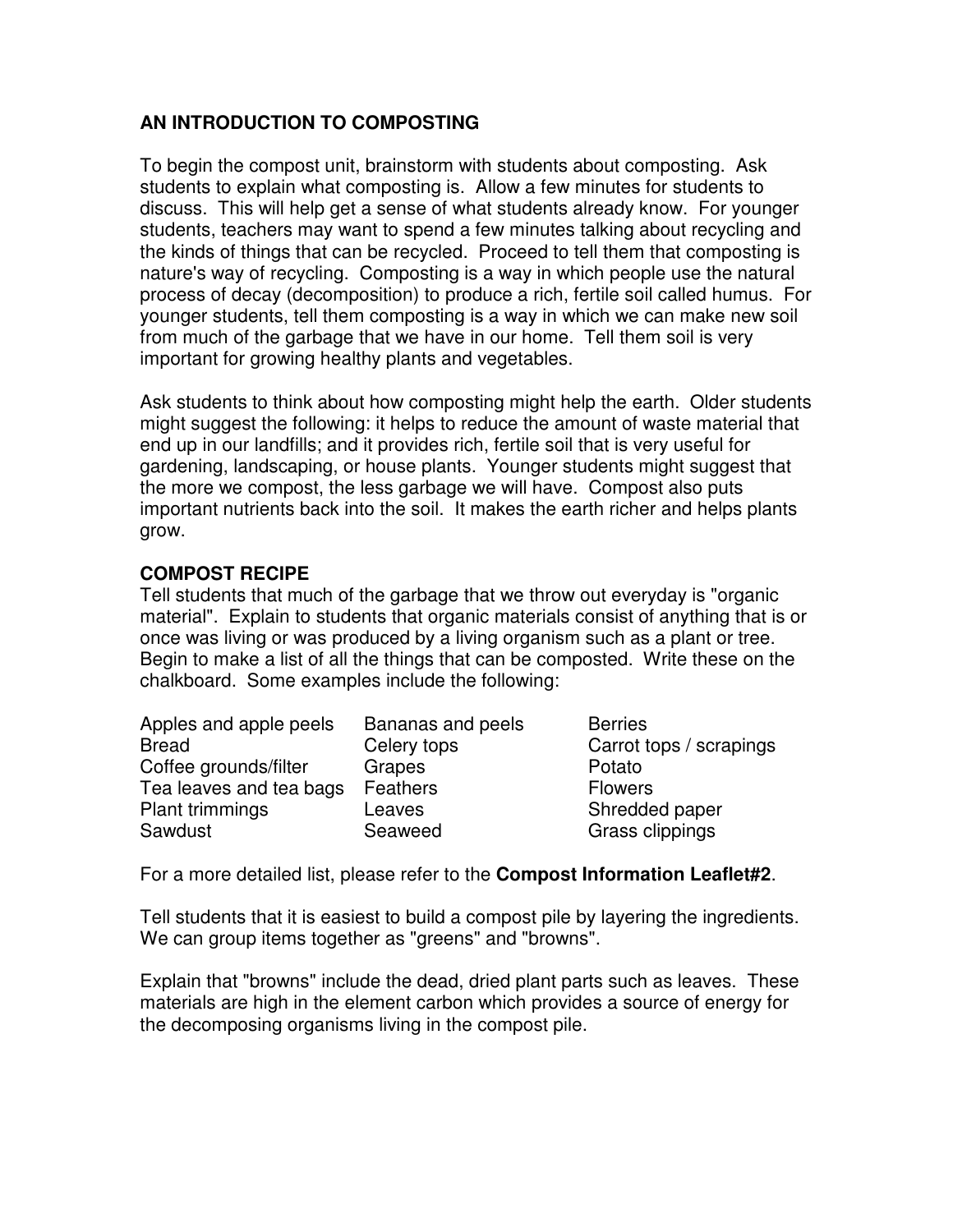"Greens" are the fresh, living parts like grass clippings, fruit and vegetable peelings. These are high in the element nitrogen which is important for the growth and reproduction of the decomposing organisms. Divide the compiled list into "greens" and "browns".

Next, have students make a list of things that cannot be composted. Do not compost meat, fats and dairy products. Some examples of things not to compost may include:

| <b>Butter</b> | Mayonnaise    | Vegetable oil  |
|---------------|---------------|----------------|
| Meat scraps   | Milk          | Chicken        |
| Yogurt        | Cheese        | Fish scraps    |
| Pop cans      | Glass bottles | <b>Plastic</b> |

Can any of these items be recycled or reused in another way? Ask why it is not a good idea to compost things such as fish bones or meat products.

Other animals may try to dig it up and some products, because of their smell, will attract rodents, flies and other pests.

# **COMPOST IT!**

The objective of this game is for students to come up with as many compost items as possible.

To start the game, have students stand in a circle. Choose a student to start the game or the teacher can start. This student or teacher becomes "IT" or the "WORM". The student must call out a student's name and something that can be composted beginning with the first letter of that student's name ("Brittany, Banana Peel"). The student may then sit down, and the student named becomes "It" or the "Worm", and must call out another student's name and continue in the same fashion, calling out compostable material until all students are sitting down.

### **COMPOST HIKE!**

Arrange to take students on a walk in the woods, through a meadow, near a pond, or through any natural area. "**Going On A Nature Walk With Children**" will help you prepare for a successful walk. Take along the digital camera if you have one. Also bring along a bag to collect 'people garbage'. It might be a good idea to have a clean- up of the area.

Compare nature's communities to our own. Look for things that will decay or compost in nature and things that may not.

Demonstrate that 'garbage' is produced in nature, particularly in the autumn when needles and leaves fall from deciduous trees, and perennials and annuals die back. Point out that even in summer, evergreen needles fall to the ground, animals die as do some trees and other plants. Yet, we never see nature's garbage accumulating or piling up, as in our own communities. Ask the children if they think some items (such as dead leaves) will compost faster than other items (such as tree trunks and branches). What will the dead leaves turn into?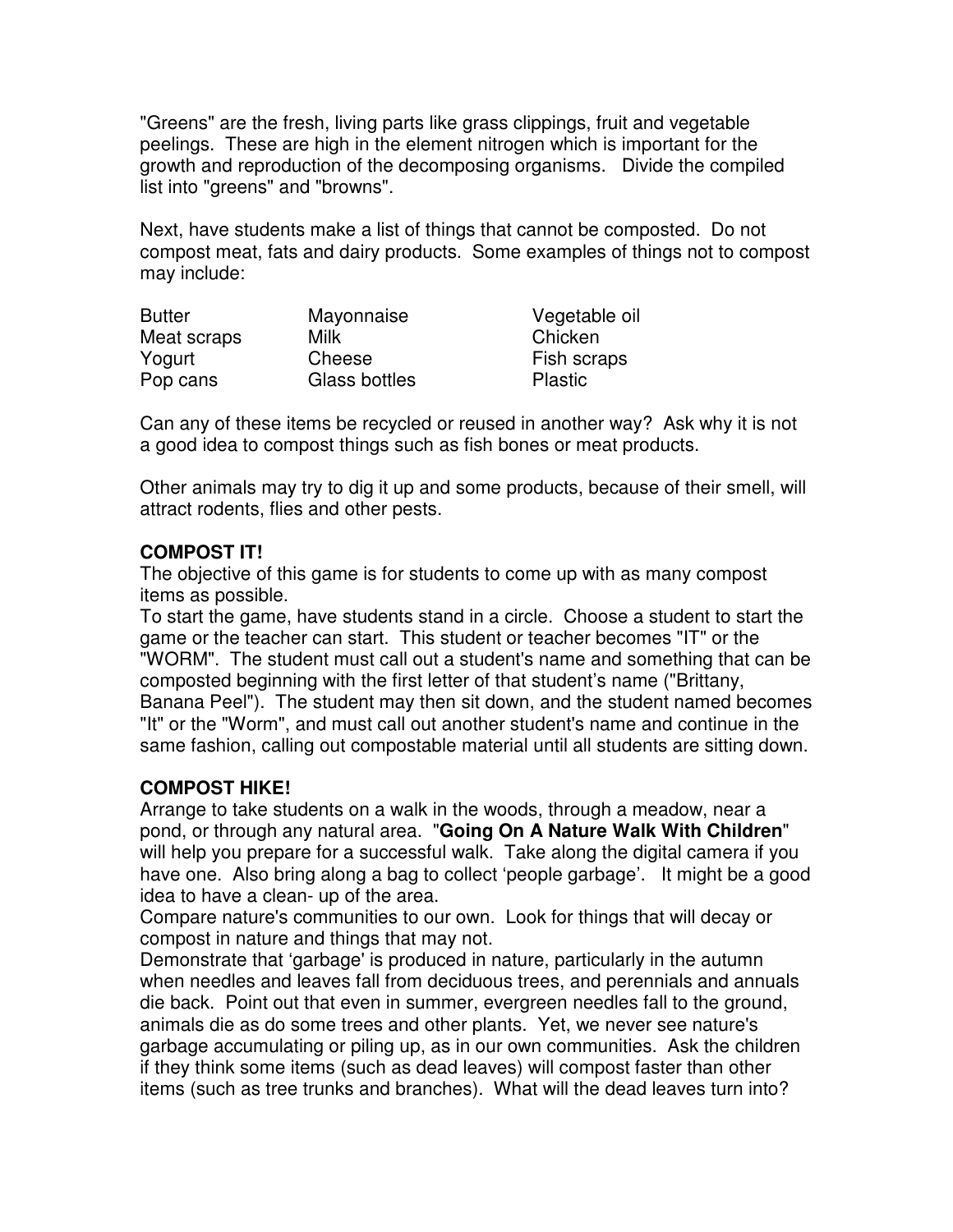Will rocks compost and disappear over time or will the same rocks be here in years to come?

Back in the classroom, have students make a list of things they found along their walk. Did you find garbage that may have been left there by other people? Students can write a journal entry to describe their walk.

# **TOSSING THE COMPOST**

The objective of this game is to review materials that can and cannot be composted. Prior to playing this game, teachers will need to set up two containers per team. One container is labeled "Can Compost" while the other is labeled "Cannot Compost". Gather as much toy food as possible (large enough so that it can be tossed). Divide the amount of food equally among the two teams.

Have students divide into two teams. To make it interesting, have students decide on a name for their team (i.e., the Rotten Apple Cores). Have students stand in a line and one at a time they must decide which toy food gets tossed into which container. (i.e.,an apple tossed into the compost container, while the steak is tossed into the cannot compost container). If a student tosses a toy food into the wrong container or misses a container, they must take it back when they've tossed all their food, and pass it on to their team mate to try. The team who tosses all the food in the appropriate container first is the compost champion team.

# **GREENS OR BROWNS**

Prior to this activity, the teacher will need to gather and laminate (if desired) a variety of pictures such as fruit, leaves, tea, coffee grounds, plants, pop cans, etc. Have students tell whether or not the item can be composted. If so, do they belong to the "green" or "brown" pile. The teacher can make a "green" and "brown" list on the board.

Another option is to have students find examples of things that can be composted by cutting out pictures from old supermarket flyers, newspapers, and / or magazines. Have students organize the pictures into a "green" or "brown" pile. One idea might be to divide the students into two groups: a "green" group and a "brown" group.

### **COMPOST BULLETIN BOARD**

The objective of this activity is to have students share their knowledge of composting with other students and/or parents. Have students work together to create a compost bulletin board. Encourage students to be creative as they think about how to decorate their board to tell others about composting. Display the bulletin board on a wall outside the classroom or invite other students to come to your classroom to see the board. One idea is to divide the board into different sections, leaving space to teach about composting with worms.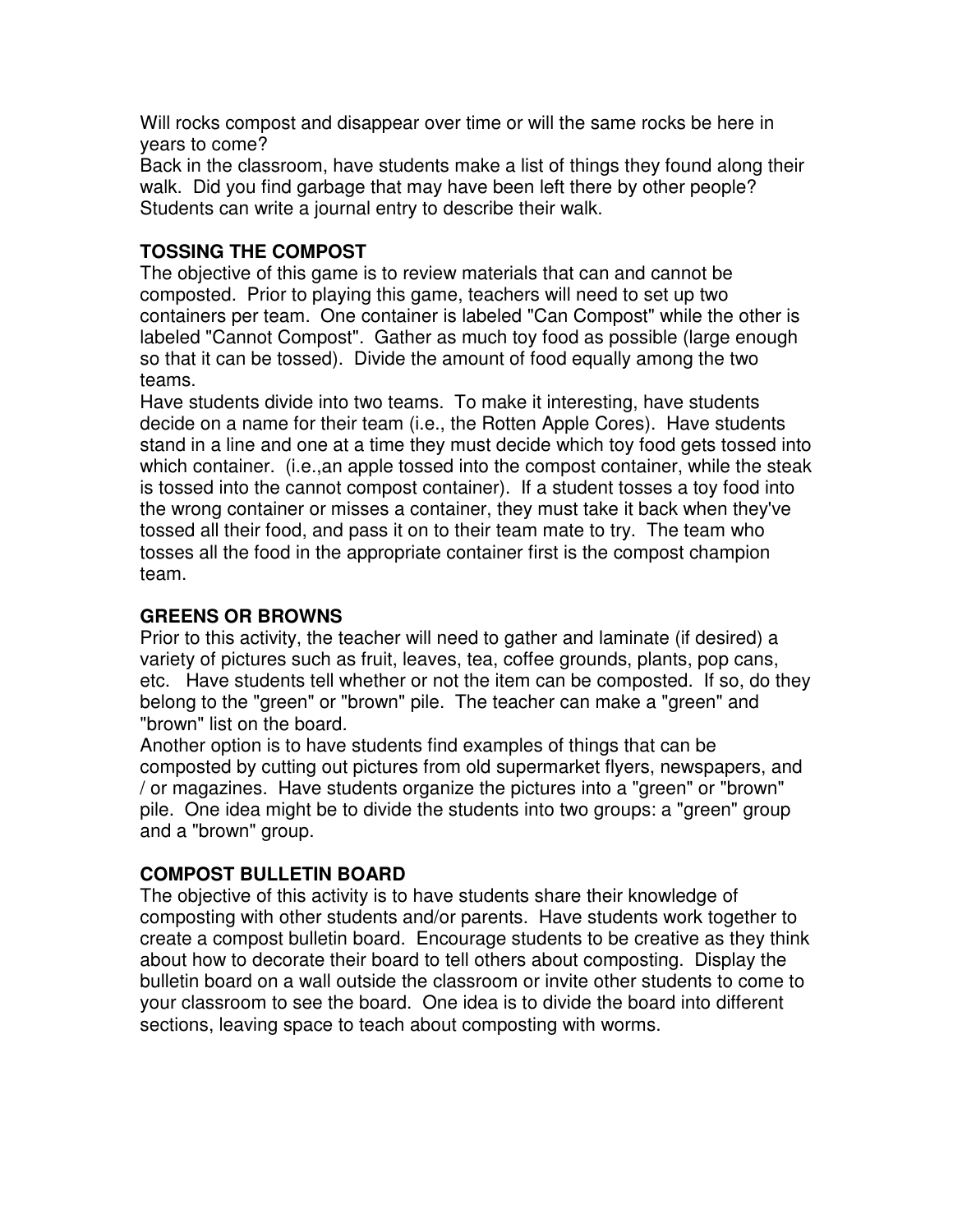# **GROWING GARDENS FROM YOUR GARBAGE**

The children's story book, Compost! Growing Gardens From Your Garbage by Linda Glaser presents composting as an entertaining family activity. Beautifully illustrated by Anca Hariton, it provides a description of composting throughout the year, what it does, and how to best go about doing it. This picture book is primarily aimed at very young children, however, we have read it to children (and parents) of all ages.

This story may be read at any point during the composting education program. In fact, it can be effectively utilized throughout the program, particularly right before or after lunch, as it will help the children to think in terms of composting rather than tossing all lunch waste into the garbage.

Educators and parents may find this book useful in introducing composting into the classroom and home environment. Many adults commented that they found it very informative, without being intimidating or boring.

### **TURNING GARBAGE INTO COMPOST**

Ask children to estimate how much food waste they produce each day. What happens to it? What ways can food waste and other waste be recycled? Encourage students to bring in snacks and lunches that can be composted. This will help students identify composting materials as well as promote healthy eating habits. Encourage students to keep any uneaten item that can be composted. A compost bucket for collection can be set up in the classroom, and emptied everyday after lunch.

Have students prepare a chart in their journal for each day of the week, and record the number of items that can be composted from their lunch everyday, for a one week period. At the end of the week, have students graph their results. Ask students the following questions:

-On what day did you compost most?

-On what day did you compost least?

-What item did you compost most?

-What items do you think will decompose more quickly? Why do you think so?

# **KEEPING TRACK OF YOUR LUNCH**

Print the lunch worksheet and give a copy to each student. Ask students to describe their lunch indicating which, if any, of their lunch was compostable. Keep a list of items that were reusable or recyclable. How much of your lunch went to the local landfill? Make suggestions to "green" your lunch. Students could continue this activity for a one week period, and compare their results from the beginning of the week to the end of the week. Were any changes made? How do you feel about making those changes?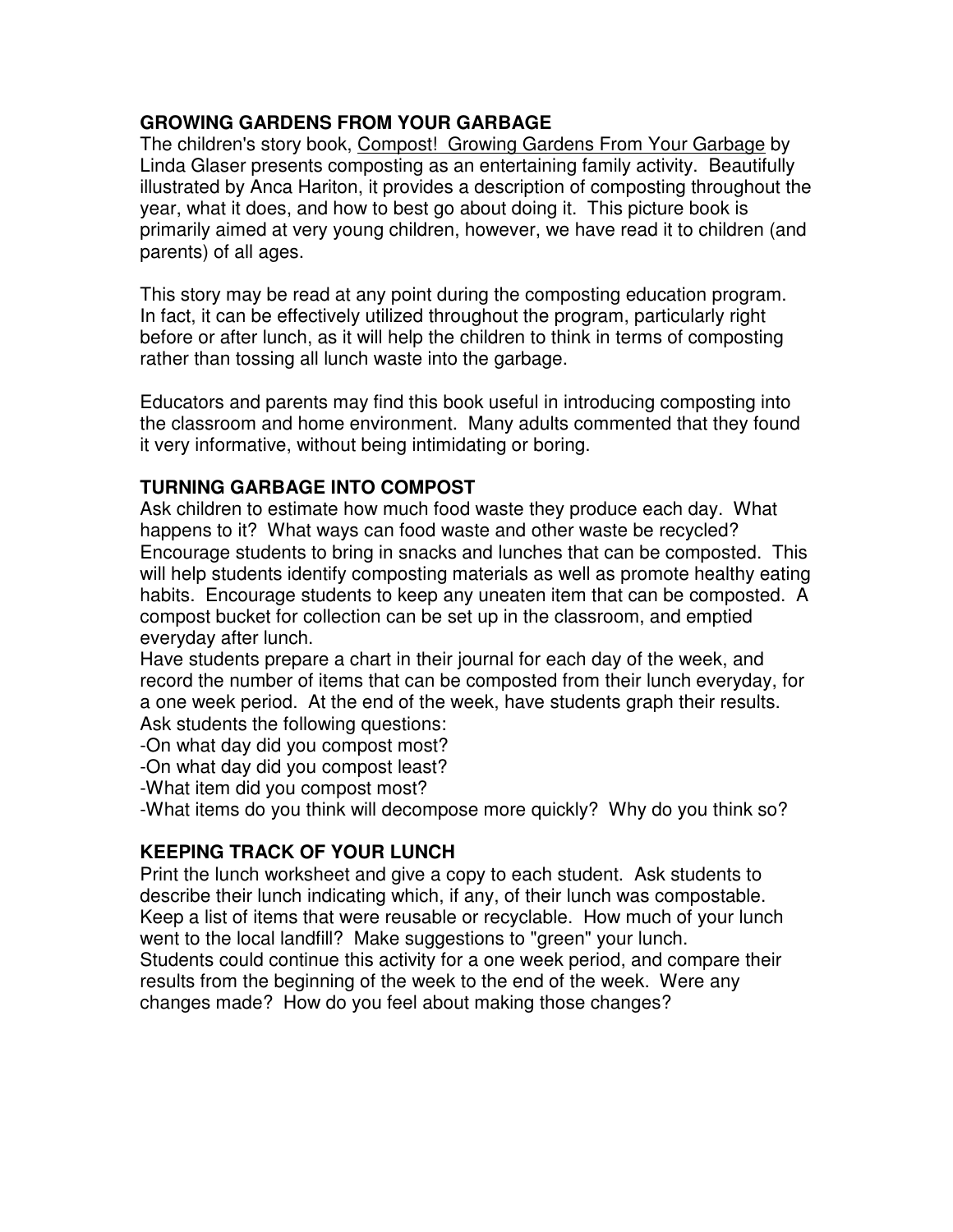### **COMPOST CONTAINERS**

Discuss with children the various containers that can be used for composting. Tell them there are many types of containers that can be used ranging from very elaborate to very simple. Some of these include a wood and wire bin; a garbage can with the bottom removed and holes drilled in the sides; a rotating barrel composter; and a vermicomposting or worm bin. If possible arrange to visit a site such as MUN Botanical Garden where students can view the different types of containers.

### **FROM GARBAGE TO COMPOST**

Begin a discussion about the process involved in making soil from compost materials. Tell students that tiny bacteria start to break down the organic matter. Sometimes we use decomposers such as worms to help with the process. This process of breaking down is called "decay" or "decomposition".

#### **DECOMPOSER HUNT**

Arrange to take students on a walk around the school grounds, in a park, or on a nature trail. Explore and look for decomposers that we can see such as mushrooms, carpenters, worms, and other insects. Remember if you collect insects, you must return them to their habitat.

How many different kinds of decomposers can you find? Are there decomposers we can't detect with the naked eye (i.e. bacteria, fungal spores, etc.) Back at the classroom, ask the students "Does nature need garbage collections and a landfill? Why not?" Make the connection that if we followed nature's example and composted more, we would have less garbage to fill up the landfills. Can landfills get full? What do we do when this happens? Would you like to live next to a landfill? Why or why not?

Arrange to take the students to visit the nearest landfill if possible. Obtain the proper permits or other documents necessary to enter the site.

Have students design a poster to create an awareness of the importance of composting and the need to reduce garbage entering our landfills.

Obtain permission to start composting in your school. Don't forget to register in our upcoming Compost Challenge Club. See information on compost containers to help decide which container will work best for you. Teachers may consider composting with worms or vermicomposting. See the information leaflets on Vermicomposting for more details and how you can get started.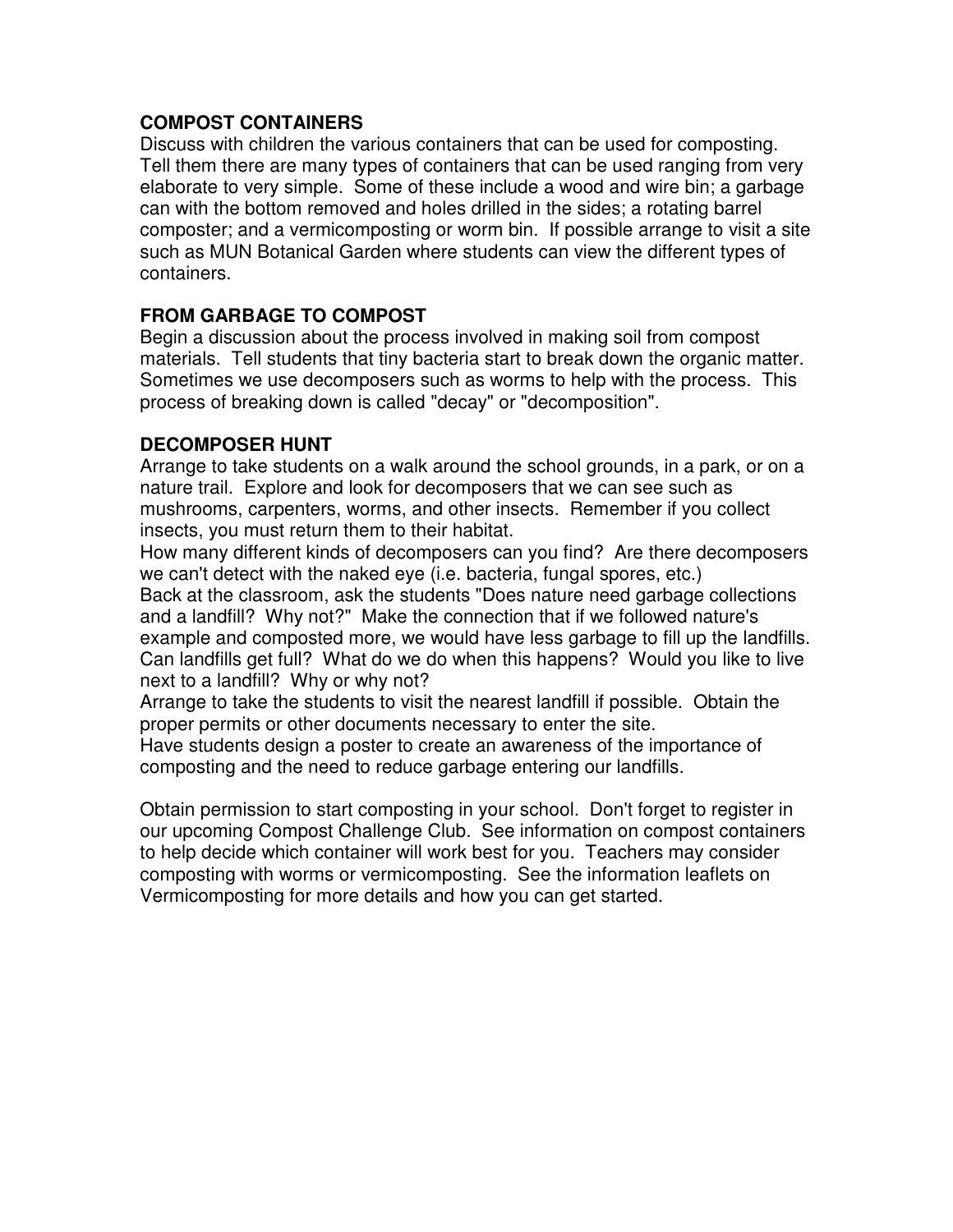### **DIARY OF A WORM**

Diary of a Worm by Doreen Cronin is an entertaining book about the life of a young worm growing up with family and friends. While children enjoy many silly aspects of the story, the message that worms are tiny, yet important friends to the earth is made very clear. This story not only fosters a sense of stewardship and caring for worms, but we found children requested it be read over and over. The illustrations by Harry Bliss form an integral and humerous part of the story. Reading this story before starting the vermicomposting activities and concepts is an excellent way to open the students' minds to accepting worms as creatures deserving our respect and hopefully encouraging curiosity and not revulsion with these little critters. While this book is intended for children, we found the parents enjoyed it as well.

### **WIGGLING WORMS AT WORK**

Wiggling Worms at Work written by Wendy Pfeffer, and illustrated by Steve Jenkins is a great book to teach children about the life cycle of a worm and their habitat. It also illustrates why worms are important for humans and for plants. This book is a great way to introduce students to the worms in the vermicomposter.

### **WORM COMPOSTING**

Worm composting or vermicomposting is using worms to recycle food scraps and other organic material into a valuable and nutrient-rich soil mixture called vermicompost, or worm compost. Worms eat food scraps, which become compost as they pass through the worm's body in the form of castings. This compost can then be used to grow plants.

### **VERMICOMPOSTING IN THE CLASSROOM**

Ask what humans need to survive. Compare with what the students think worms need to survive. Worms need food, water (moisture), and air - just like humans. They also need darkness and warm temperatures. Teachers may want to review the requirements for a happy habitat at this point. Worms need a lot of care if we take them out of their natural habitat. Remind children that if we take worms from their home, we must be responsible for their survival. By starting a worm bin in the classroom, we are simulating the worm's role in nature. Though worms could eat any organic material, certain foods are better for the classroom worm bin.

### **A WORD ABOUT GOOD WORM STEWARDSHIP…**

By removing worms from their natural habitat, we are taking responsibility for their care and well-being. Worms, like any creature kept in captivity, will die if neglected. Before starting your vermicomposting project, please ensure that everyone involved is ready to be a good worm steward!

Emphasize humane treatment at all times. Have a water bottle available so hands can be sprayed with water before handling these delicate creatures.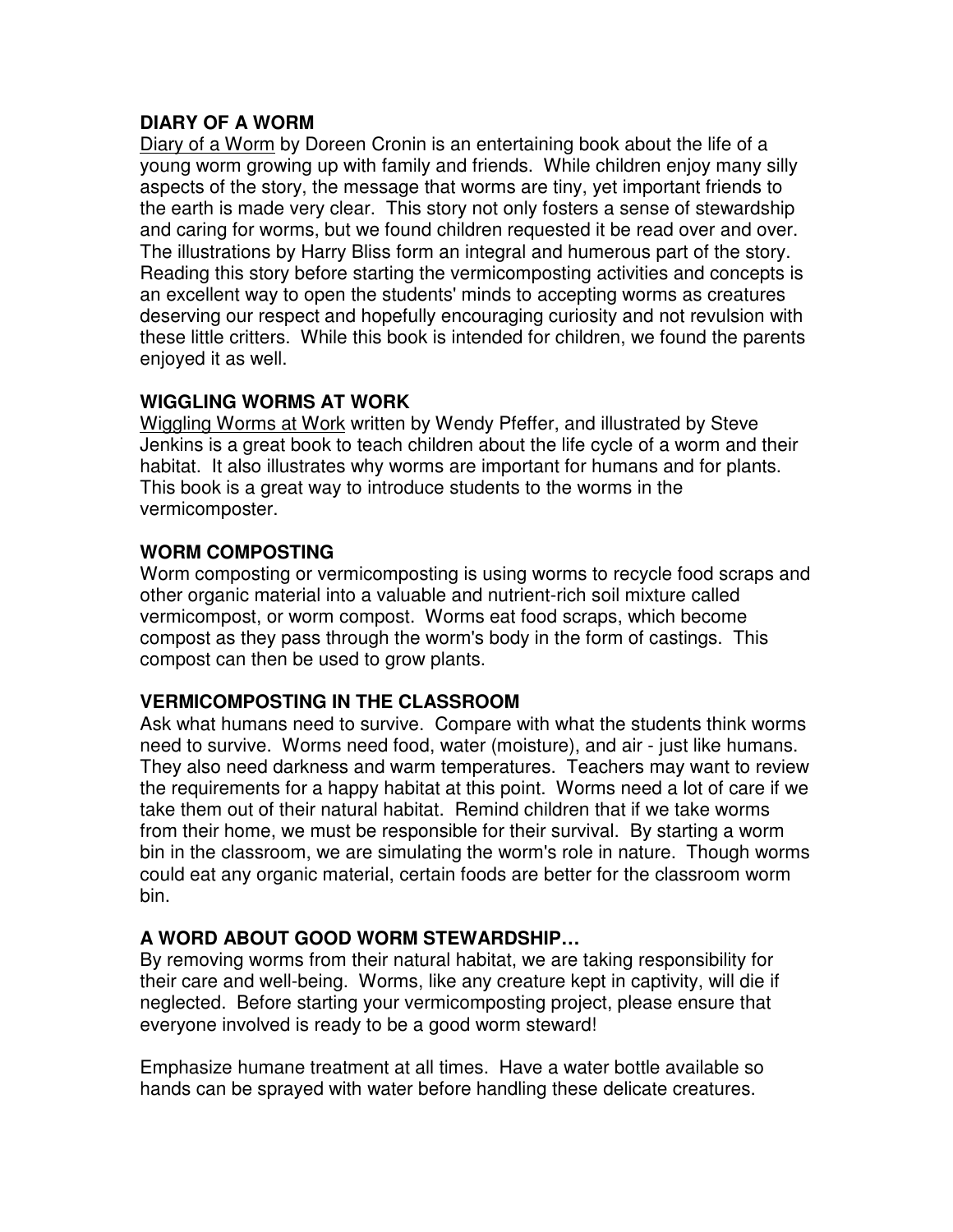(Worms are sensitive to the salts and other substances found on our hands, even after washing). Children are very open to the concept of caring and providing for creatures, even worms. As with all living creatures and ecosystems, we find they easily relate to the concept that living things, including people have specific requirements in order to survive.

Use raw fruit and vegetable scraps to feed the worms. Try to use more vegetable matter as some citrus fruits, such as orange rinds, are too acidic to break down quickly, and could attract fruit flies. **It is important that food is buried deeply during the first feeding**. Vary the location of each additional feeding to avoid overloading the bin. It is also very important to chop food scraps very tiny so it is able to break down much faster. Remember worms do not have teeth!

### **SETTING UP THE WORM BIN**

Setting up the worm bin is easy. The size of the container and the number of worms needed depends on the amount of waste added. Begin the worm bin with a mixture of soil and sand. This provides the worms with grit for their digestive systems. Fill the bin three-quarter's full with damp bedding, fluffed to create air spaces. The bedding can be made of newspaper strips which can hold moisture necessary for the worm's survival.

Add red wigglers. Red wigglers ("Eisenia fetida" and "Lumbricus rubellus") are the best worms for vermicomposing. They are much smaller and thinner than earthworms, and they do not seem to mind being kept in captivity. Sometimes these worms are called "redworms", "manure worms", or "trouters". Red wigglers will change waste into vermicompost within a few months. The compost is ready to be harvested (removal of the finished compost from the bin) when there is little original bedding left and the food scraps have been converted into brown, earthylooking soil. The compost can be used immediately or stored for future use. We can mix it with garden soil to provide more nutrients for the plants or it can be used as a top dressing (mulch) for plant and vegetable beds.

#### **Worms can be purchased from Trouter's Special Worm Farm, located in Bay Bulls, Newfoundland.**

For more background information, please refer to the **Compost Information Leaflet #7.**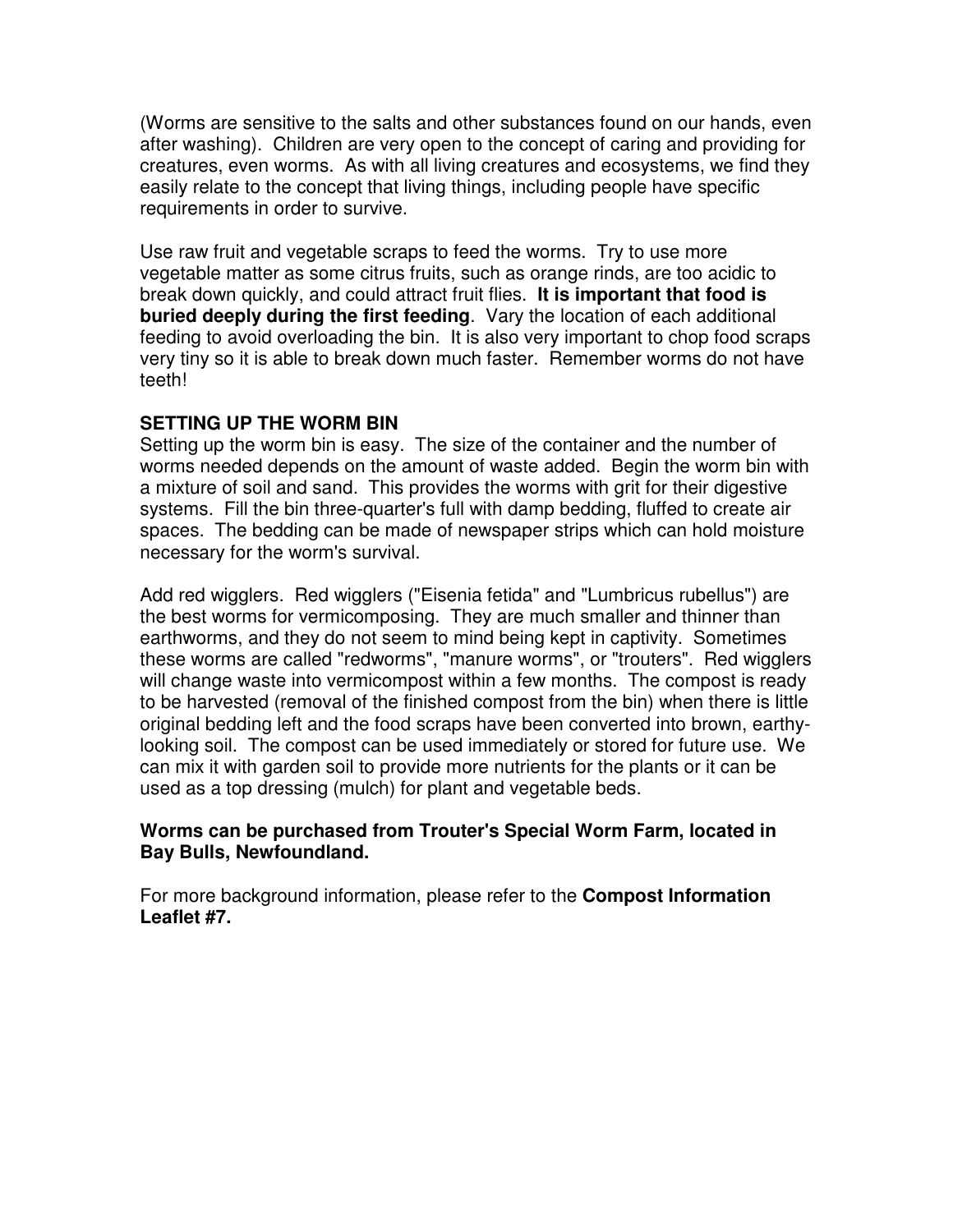### **THE BIOLOGY OF WORMS**

Worms can live up to about a year in a worm bin. Because the worm's body is about 90 percent water, if a worm dies in the worm bin, it will shrivel up and become part of the compost rather quickly.

#### **WIGGLING WORMS WALL**

In this research activity, have students find out about worms.

Describe the habitat of a worm (describe its home, what it eats) and describe the worm in terms of its physical features. How are worms adapted to living in winter, and why are worms important to people and plants are just a few things to find out about your worm. Don't forget to draw a picture of your worm. Students can use the information to create a "Worm Wall" to celebrate what they

found.

Older students could research the life cycle of the worm and its importance in nature. They can present their findings to the class in a presentation medium of their choice.

### **HOW WORMS REPRODUCE**

Worms are hermaphrodites. This means they are both male and female at the same time. In order to mate, they still require two worms. The worms attach to each other for a few minutes, and several days later, a cocoon or egg case is formed. The cocoon eventually separates from the worm. Inside the cocoon, two to five baby worms may be found. The baby worms live in the egg case for at least three weeks, sometimes longer depending on the surrounding conditions. In the winter time, for example, baby worms may stay in the cocoon for many weeks until the temperature warms up again. When the baby worms eventually crawl out, they are the thickness of a piece of thread and about 1cm long. Usually the worm appears white, as they have not yet developed enough blood (pigmentation) to be seen. In two or three months, worms are mature. Ask children if they think the worms are the only creatures living in the classroom worm bin. There are many different creatures that help break down organic matter to make compost. These animals are called microorganisms and decomposers. A compost pile or a worm bin will have lots of different bugs. Bacteria do most of the work, even though they are invisible to the eye. Other animals which are large enough to see such as beetles, worms, centipedes, millipedes and carpenters are also decomposers. They eat dead things, turn them into soil, and help new plants grow. Without decomposers, new plants would not have the necessary nutrients needed to grow.

These organisms are introduced to the bin from the skin of the worm and from soil added to the bedding. Added garbage introduces more organisms, including fungal and bacterial spores.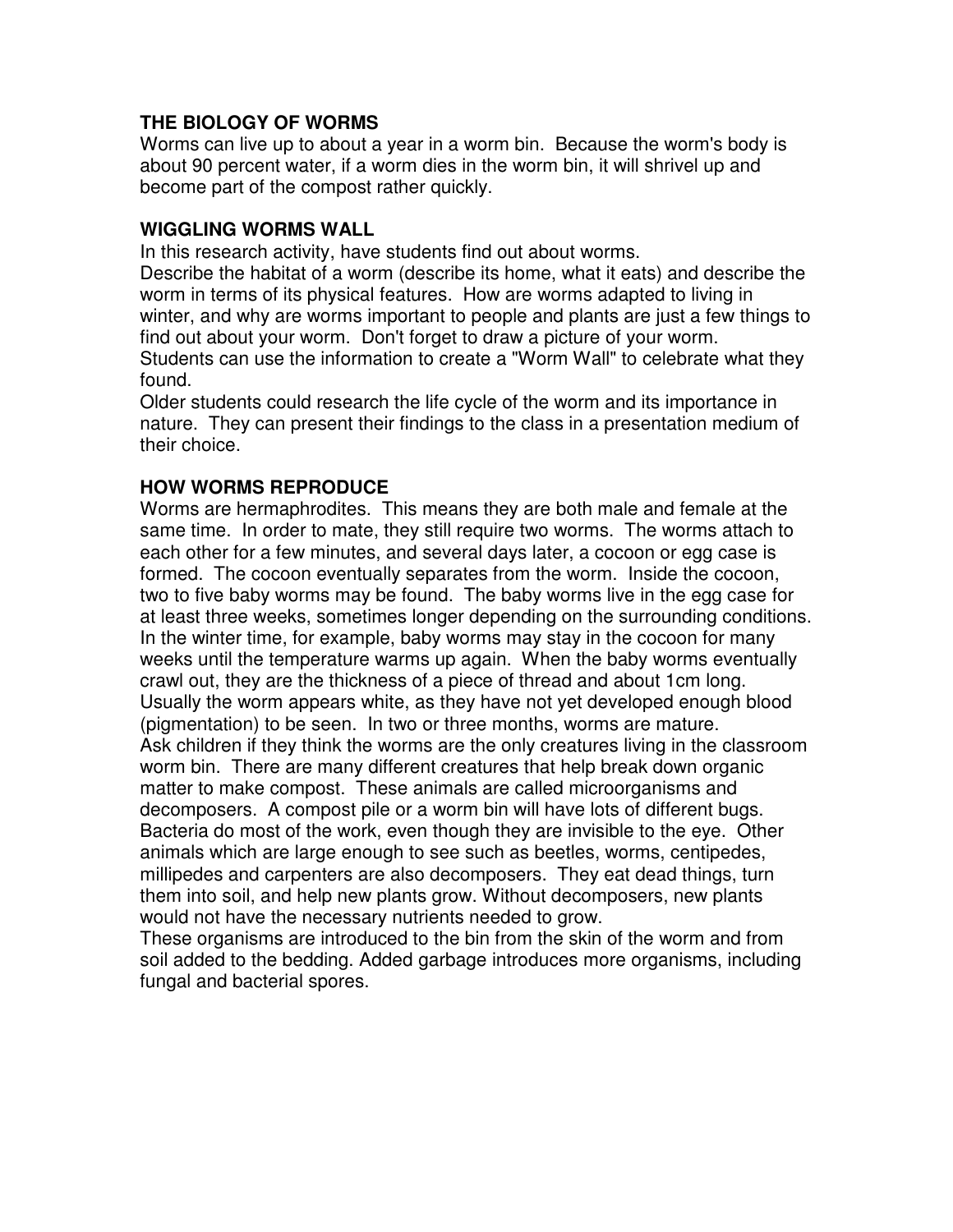### **COMPOST EXPLORERS**

In this exploratory activity, have students work in small groups. Each group will be given a pile of compost, and a toothpick for each student in the group. Tell students this compost used to be grass clippings, fruits, vegetable scraps, etc. Have students look through the compost and record any decomposers they find. Set up the microscope and have students look at various samples of compost. Did they find decomposers that they could not find with the naked eye? Summarize by restating the role and importance of decomposers.

Take the children outside to look for a second time for other 'composting critters'. What other kinds of decomposers can they find? Bring back soil samples from the nearby school yard and look for decomposers underneath the microscope. What did you find?

### **WORMS UP CLOSE AND PERSONAL**

Observe the worms' reactions to light. Why do worms stay inside the covered worm bin? Worms do not have eyes, but they can sense light, especially at their front end. They move away from light and will become paralyzed if exposed to light for long periods of time. If a worm's skin dries out, it will die.

Observe the compost worms by using the magnifying box or glass. Ask children to note the following:

-What color is it?

-What shape is it?

 -What does it feel like? (Remember to moisten hands before handling a worm)

-What does the top side / bottom side look like?

-Does it have eyes, ears, legs, nose, or mouth?

-Describe how it moves

-Why do you think they are important to life on earth?

### **WORM RESCUE**

While worms need moisture to survive, too much moisture will kill them. Have you ever noticed worms on the sidewalk after a rainstorm? This could happen because the worms' homes in the soil become flooded, and they often come to the surface in search for less watery conditions. Also, they could be taking advantage of the wet conditions to travel above ground. Once on the pavement, worms often get disoriented and cannot find their way back to the soil. They then dry up and die when the sun comes out. After a heavy rainfall, go outside to look for worms. What should you do when you see the worms on the pavement? (Stepping on them is not the right answer)! Be a worm rescuer, and put them back in the soil where they belong and can survive.

Look for worms in garden soil, parking lots, etc. How many kinds of worms did you find? Where did you find the most worms? Make a graph that shows the number of worms found in each place. Students could further their research on worms by looking at worms from around the world.

For more background information, please refer to the Worm Watch Program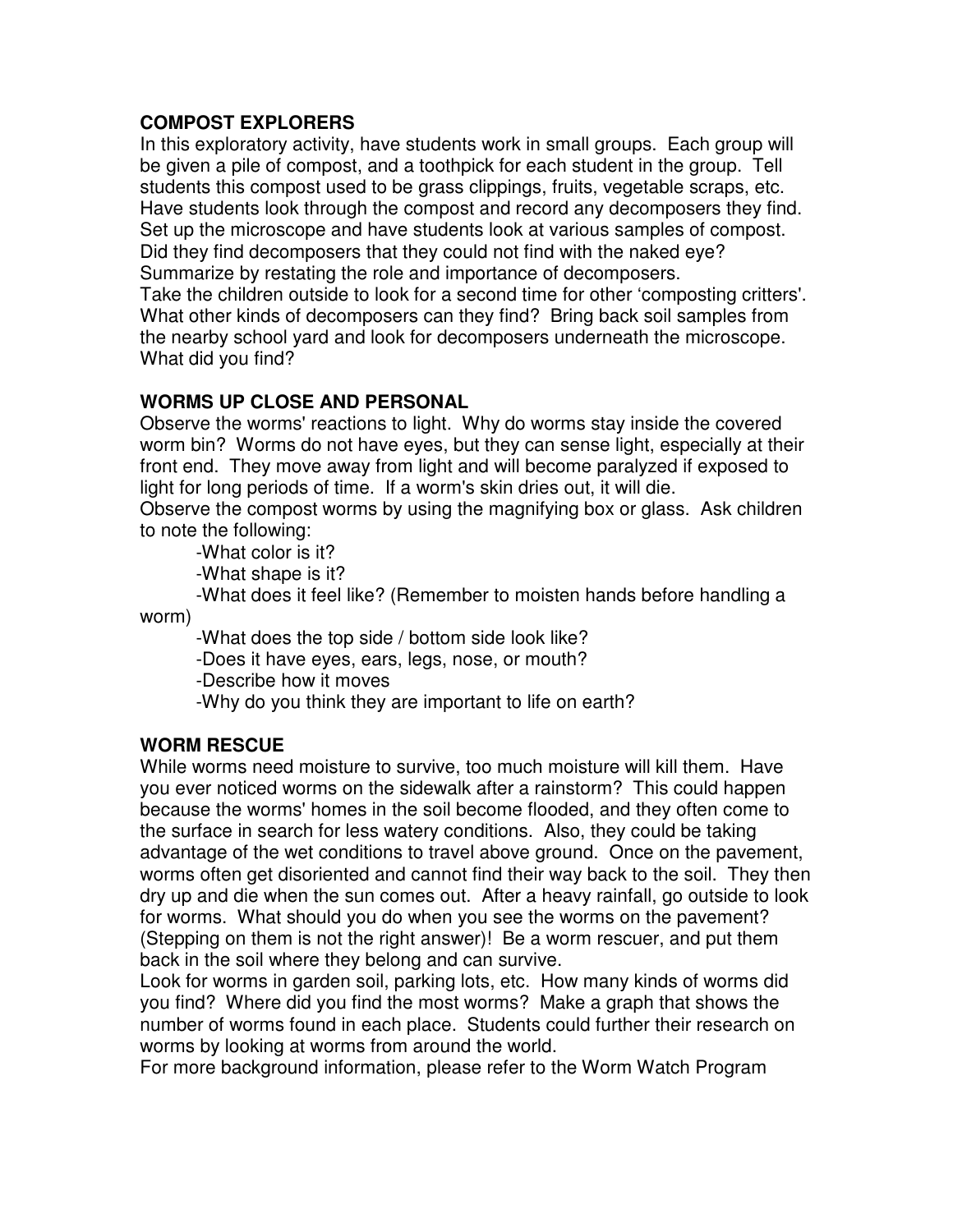### **HOW DO WORMS HELP THE SOIL**

Put worms into a glass container with soil. Cover the sides and top of the container, otherwise the worms will migrate away from the light. Every now and then uncover the worms to watch them make tunnels in the soil.

Put layers of different types of soil into the glass container and watch the worms mix the soil. In addition to making soil, worms are natural soil tillers. They mix layers of soil while producing tunnels in the soil to help air and water to reach the plant roots. Tiny feeler-like bristles, called setae, on the bottom of the worms help them move through the soil.

#### **DESIGN A WORM**

Have younger students design their own worm from materials such as play doh, modelling clay, crayons, markers, paints, yarn, construction paper, pipe cleaners or paper scraps, cotton balls, socks / stockings.

Ask students to write a story about their worm and share stories with other classmates.

### **COMPOST OR LANDFILL**

Put some worm food in an air tight bag. Compare what happens to this food to what happens to food in a worm bin. Students should keep of daily record of what happens to the food in the bag. Many people mistakenly believe that garbage sent to landfills decomposes quickly, like it does in a worm bin or compost pile. However, this is not at all the case because the key ingredients of air and moisture are missing in a landfill environment. Additionally, worms and other important decomposers cannot live or function in such conditions.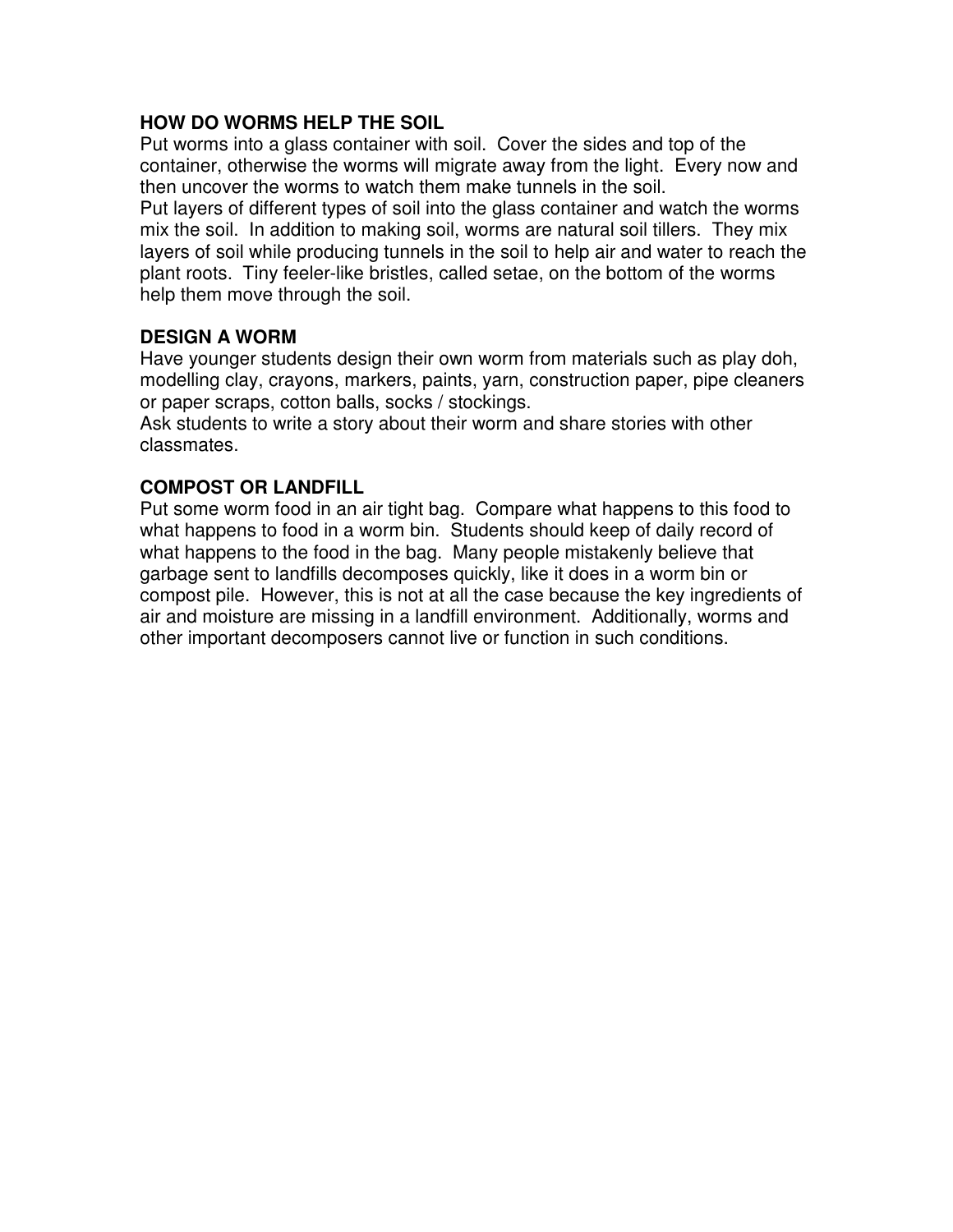### **POTENTIAL CROSS-CURRICULAR APPLICATIONS OF A WORM BIN FOR THE PRIMARY AND ELEMENTARY SCHOOL CLASSROOM**

#### **Language Arts:**

-read / write stories about worms

- -vocabulary development
- -worm bin journals

-worm puppet shows

- -create newsletter / information leaflet on worm composting
- -research worms from around the world

### **Math:**

-count worms

-measure and weigh worms, food scraps

-sort worms (by size, color, etc.)

-graph worm information such as population increase, amount of food eaten,

number of worms found

-measure bin, three dimensional measuring, calculate area and volume (for older students)

-averages (how much food per day, week, month)

### **Science:**

- -worm anatomy
- -worm needs and adaptations
- -worm life cycle and reproduction
- -scientific investigation
- -organic / non organic
- -decomposition

-classification and different species of worms

-identify other worm bin organisms (sow bugs, ants, centipedes)

### **Horticulture:**

- -soil composition
- -compost, compost piles
- -plant needs

-planting lessons and experiments (do plants grow better in compost?)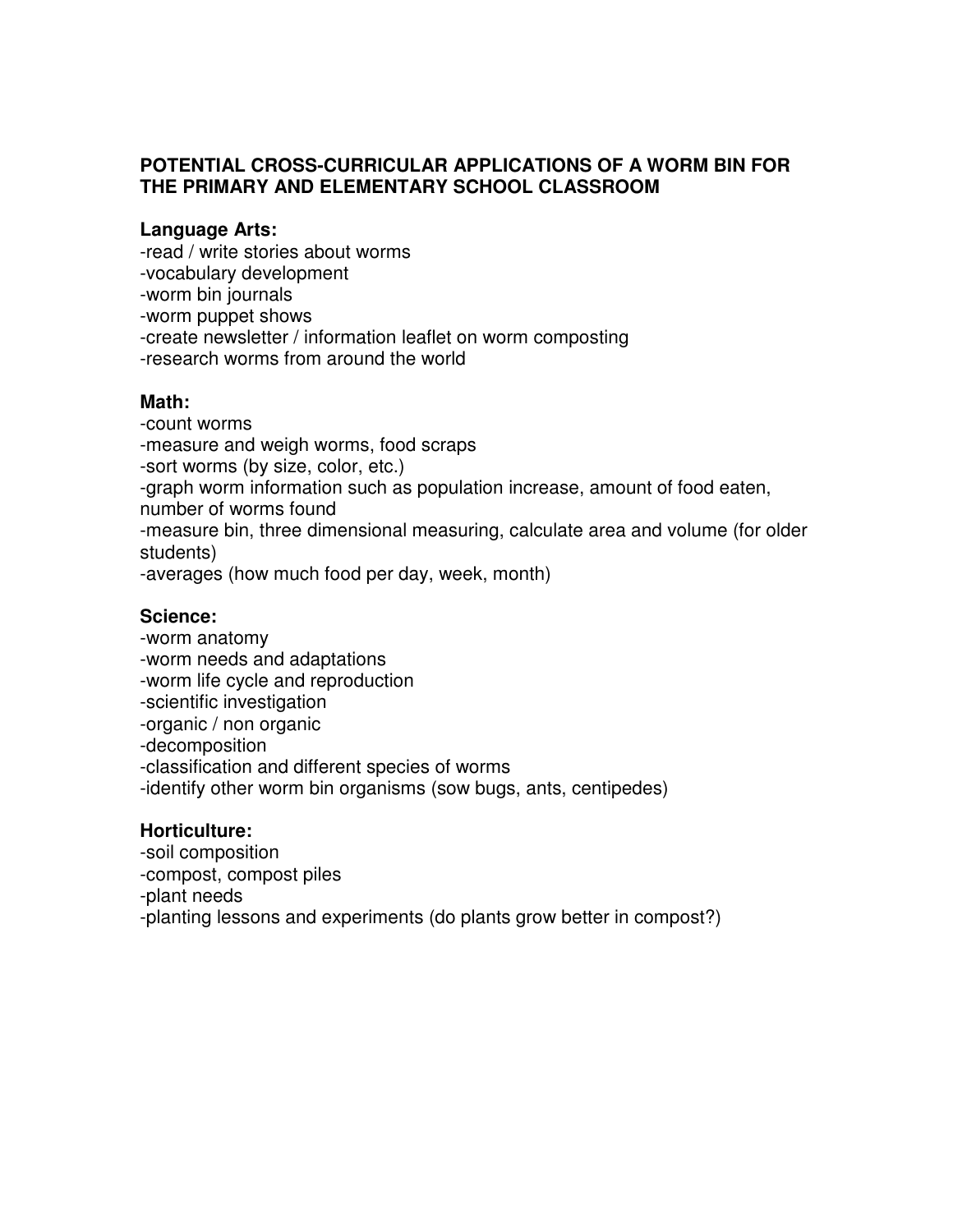## **HARVESTING THE COMPOST**

While reducing garbage is admirable in itself, activities that involve the 3 R's (reuse, recycle, reduce) are also fun and can help us become very creative. Composting, in particular, produces the soil we need to grow our plants.

# **FROM NEWSPAPER TO FLOWERPOTS**

Invite children to make flower pots from old newspaper. Wrap several strips of newspaper around the bottom half of an old soda pop can. Fold in the bottom and tape together with masking tape. Remove the soda can and your pot is ready for planting. The newspaper pot can be planted right into the ground. Using the newspaper pot, transplant a few plants, seedlings, or seeds (beans or peas work best, as they tend to grow faster) in a potting mix with worm compost added. Transplant other plants or seeds into pure potting mix. Remember to label each one. Observe what plants grow the best, and try to explain why. One suggestion is that worm castings contain nitrogen and other nutrients necessary for plant growth. When added to soil, worm compost increases the nutrient value and improves the soil structure and drainage.

Encourage children to think about why plants are important to humans, insects and other animals.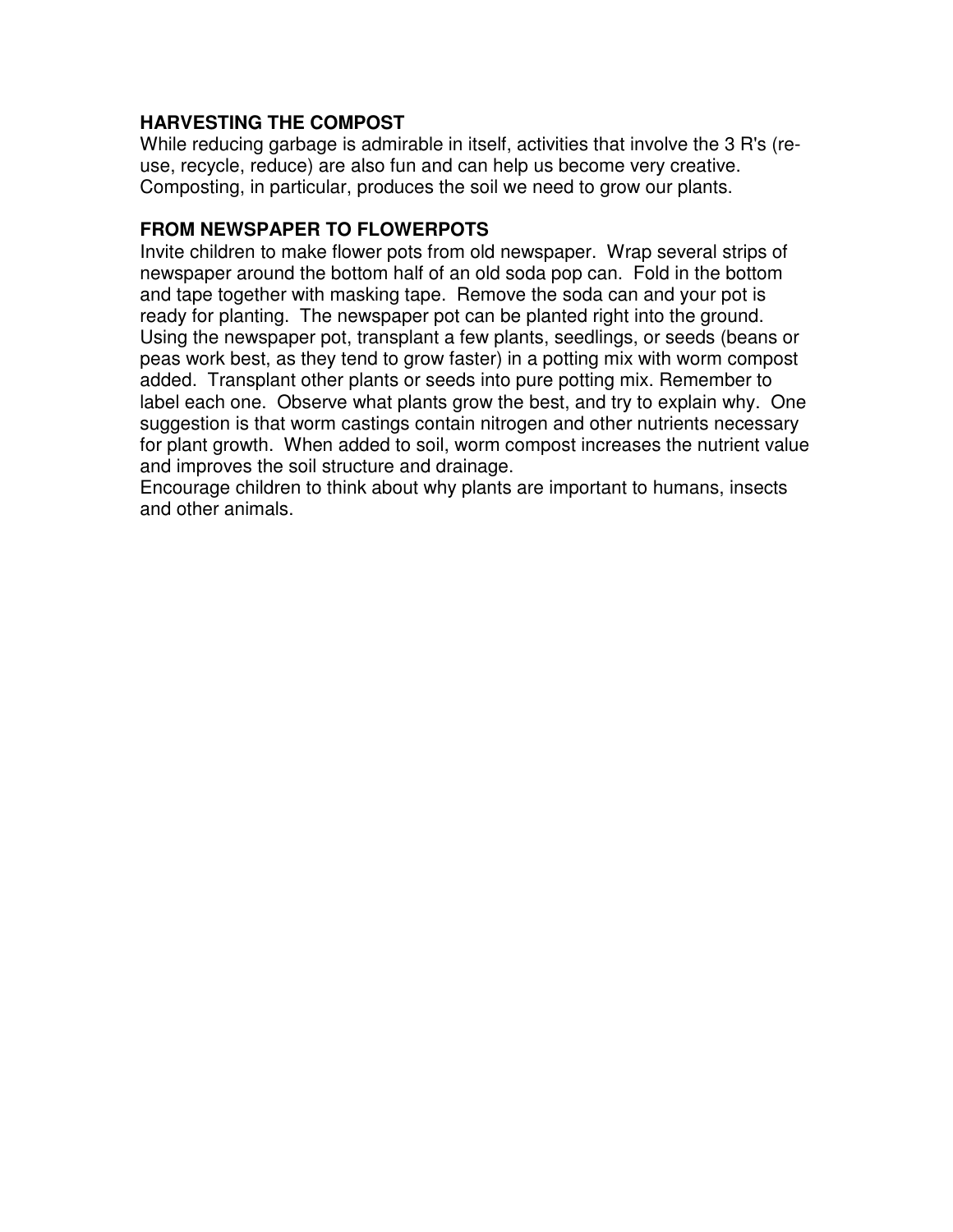# **A Compost Glossary**

#### **Aeration**

Getting oxygen into the compost by mixing or turning

### **Bedding**

Materials like newspaper and leaves used as an organic medium for worm composting

#### **Browns**

Carbon rich compostable materials which are usually dry

### **Carbon**

The element which provides a source of energy for decomposing organisms.

#### **Compost**

The end result of the composting process or the process itself. Compost is a dark, rich soil conditioner known as humus which has been created through the biological reduction of organic matter

#### **Composter**

A container such as a bin or box used for composting

#### **Compostable Materials**

Organic materials that will break down in a compost bin

#### **Composting**

The biochemical process which occurs when organic matter is broken down by decomposer organisms into a nutrient rich soil conditioner called humus

#### **Decay**

To rot, break down or decompose

#### **Decomposers**

Organisms such as worms, bacteria and fungi that help break down organic matter

#### **Decomposition**

The process of breaking down organic matter into its basic elements including nutrients needed for plant growth. Decomposition occurs in nature and in controlled environments like compost bins.

#### **Ecosystem**

A mutually dependent system consisting of plant, animal life and inorganic matter.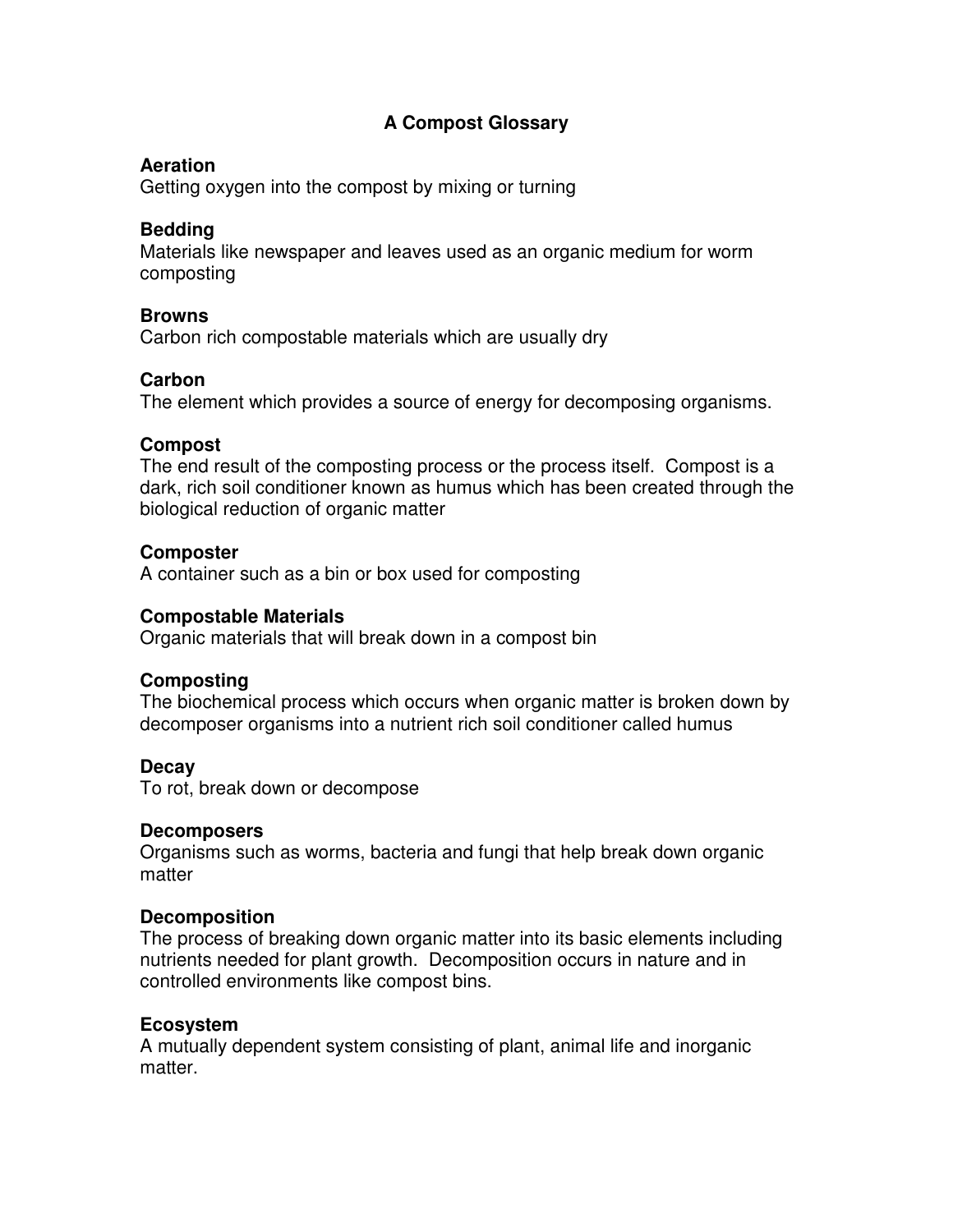#### **Food Scraps**

Generally refer to uncooked fruit and vegetable scraps or any compostable food materials.

### **Greens**

Nitrogen rich compost materials (usually wet).

### **Habitat**

A home for living creatures, including plants and animals.

### **Harvest**

Removal of the finished compost for use as a soil conditioner

### **Heap**

An unenclosed compost pile

### **Hermaphrodite**

An organism possessing both male and female reproductive organs.

### **Humus**

Finished compost, formed through the break down of plants and animal matter. Humus retains and slowly releases nutrients to plants.

### **Landfill**

An area of land where waste is dumped.

### **Leaf Mold**

Decomposed or mostly decomposed leaves.

### **Microorganisms**

Organisms that cannot be seen without magnification such as bacteria and fungi.

#### **Mulch**

A layer of partially decomposed plant materials placed on top of garden beds and around plants and shrubs.

#### **Nitrogen**

An element important for growth and reproduction of decomposing organisms.

### **Organic Matter**

Any organic material that is or once was living or was once produced by a living organism.

### **Red Worm**

A variety of worm suitable for vermicomposting. The red wiggler is a red worm.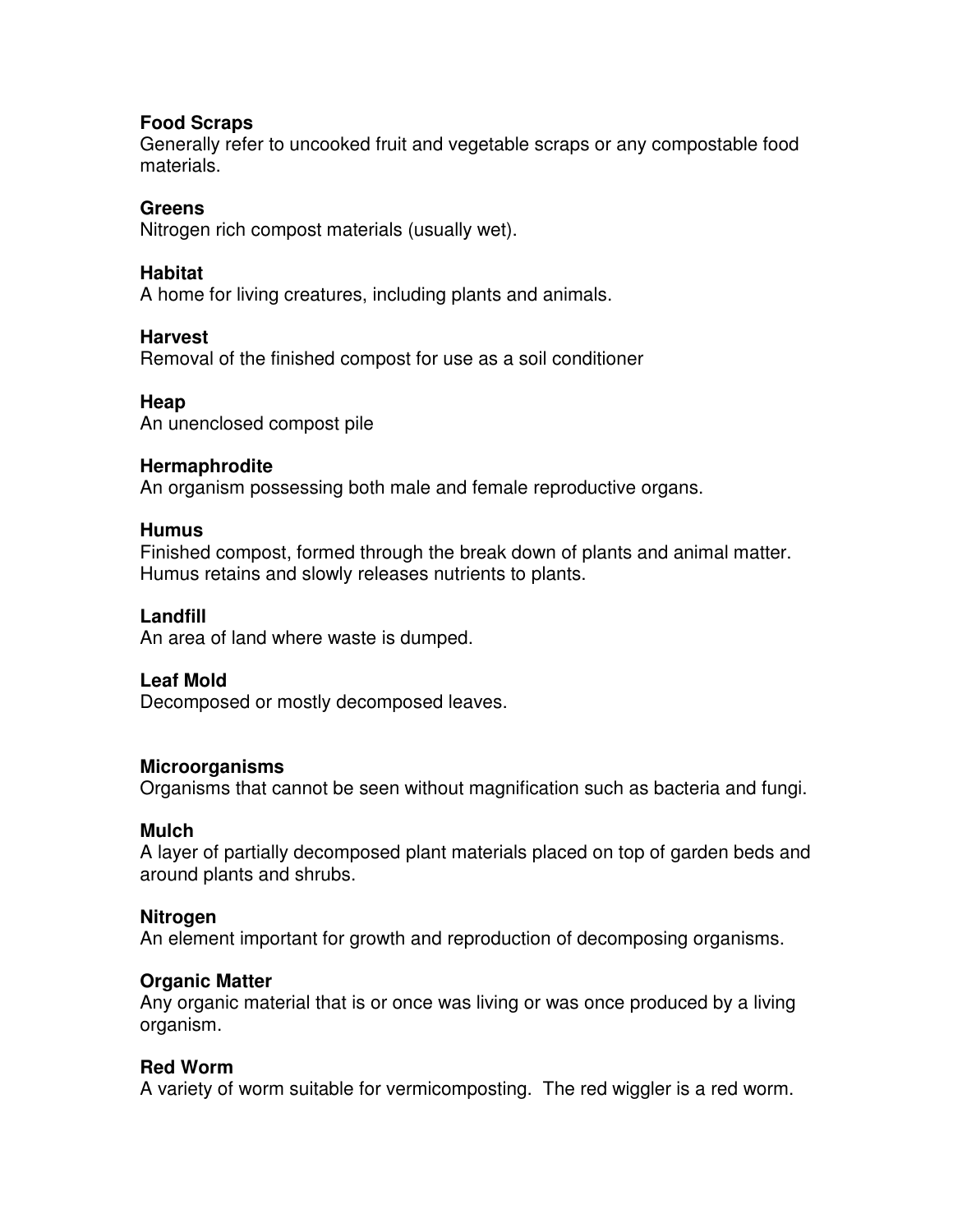### **Screening**

To sift out uncomposted matter from humus to create fine compost.

### **Soil**

A combination of tiny rocks, sand, silt, clay, decomposers, and organic matter.

#### **Vermicompost**

The end product from composting with worms. Vermicompost contains worm castings, broken down organic matter, bedding, worm cocoons, worms and other organisms.

## **Vermicomposting**

Composting with worms

#### **Worm Bin**

A container especially prepared for worms to live in and eat organic garbage. A vermicomposting system.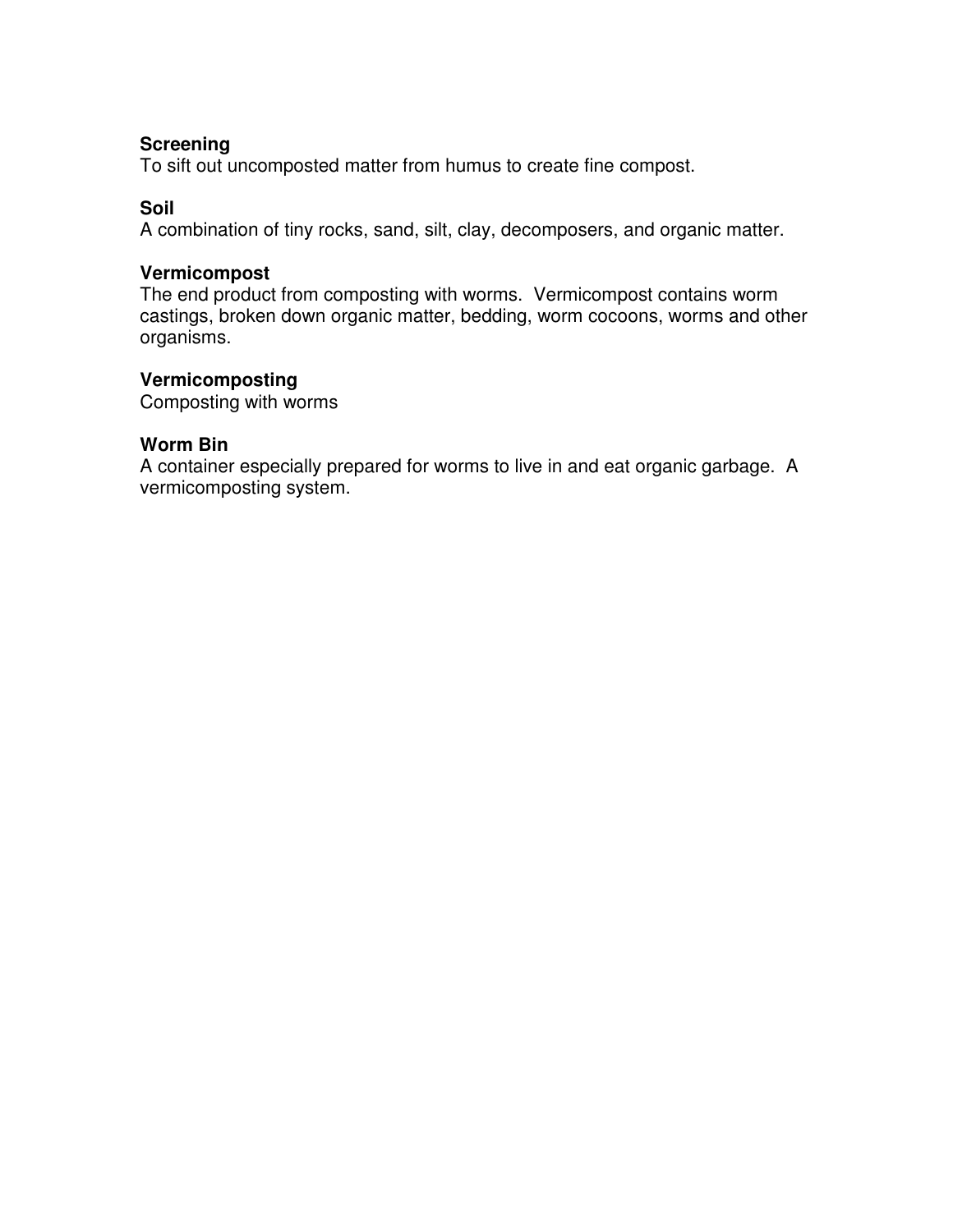## **CHILDREN'S COMPOST BOOKS AND OTHER RESOURCES**

Please Note: This list includes only the resources utilized by staff during the camp program and is not a complete list of the resources available. Recommendations are welcome and should be forwarded to the Education Coordinator.

# **CHILDREN'S BOOKS:**

Compost! Growing Gardens From Your Garbage, Glaser, Linda.

Diary of a Worm, by Doreen Cronin

The Magic Box in My Backyard, Pollard Smith, Judy.

The Magic School Bus Meets the Rot Squad, Cole, Joanna.

Wiggling Worms at Work, Pfeffer, Wendy.

### **REFERENCES:**

"Avalon Gardener: Home Composting Handbook"; St. John's Clean and Beautiful; St. John's, NL.

"Composting"; Cole, Trevor. Agriculture Canada.

"Composting Goes To School", The Composting Council of Canada.

"Composting"; Waste Management Information Series; Environment Canada.

"Do The Rot Thing", Alameda County Waste Management Authority.

"Getting Started With Composting"; Atlantic Resource Conversion Co-operative Ltd; Wolfville, Nova Scotia.

"Vermicomposting: How To Recycle Your Kitchen Wastes"; St. John's Clean and Beautiful; St. John's, NL.

### **WEBSITES:**

MMSB (Multi-Materials Stewardship Board) www.mmsb.nf.ca/

Composting Council of Canada, www.compost.org/ (E-mail: info@compost.org)

Worm Watch: http://www.naturewatch.ca/english/wormwatch